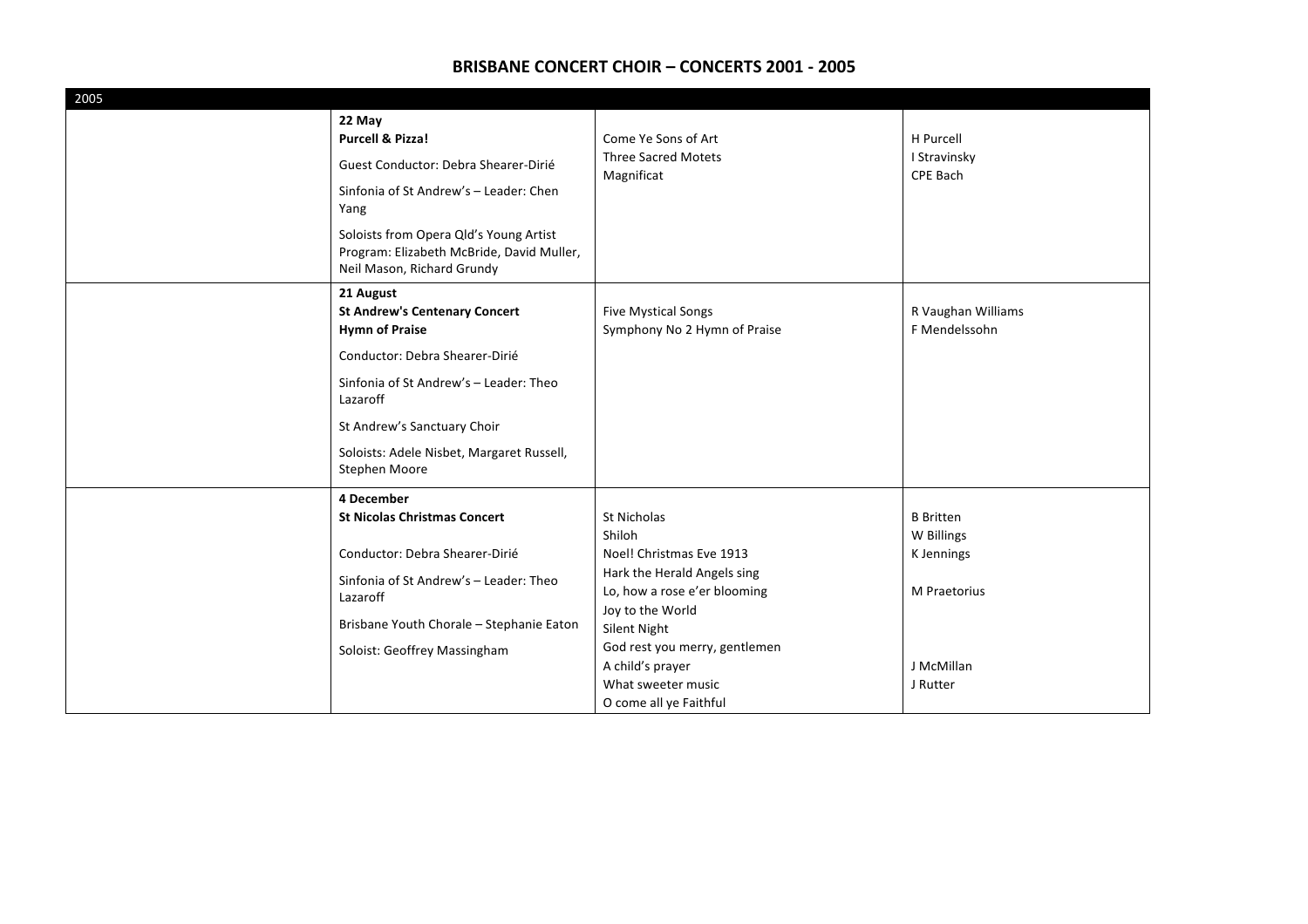| 2004                                                      |                                           |                   |
|-----------------------------------------------------------|-------------------------------------------|-------------------|
| 23 May                                                    |                                           |                   |
| <b>Viewing Heaven and Earth</b>                           | Zadok the Priest                          | <b>G</b> Handel   |
|                                                           | All Glory, Laud and Honour                | arr JS Bach       |
|                                                           | Hallelujah Chorus - Messiah               | G Handel          |
|                                                           | Locus Iste                                | <b>Bruckner</b>   |
|                                                           | Hallelujah - Mount of Olives              | Beethoven         |
|                                                           | introit, Kyrie, In Paradisum from Requiem | G Faure           |
|                                                           | Verleih uns Frieden                       | F Mendelssohn     |
|                                                           | Christ the Lord is risen again            | <b>G</b> Morton   |
|                                                           | Every time I feel the spirit              | arr W Dawson      |
|                                                           | Soon all will be done                     | arr W Dawson      |
|                                                           | Ziegeunerlieder (Three Gypsy Songs)       | <b>Brahms</b>     |
|                                                           | Two Welsh folksongs                       |                   |
|                                                           | <b>Four Romantic Choruses</b>             | C Brumby          |
|                                                           | Fantasia for flute and piano Op 79        | G Faure           |
|                                                           | Andy's gone with cattle                   | arr Morton        |
|                                                           | Savory, Sage, Rosemary and Thyme          | arr Painquin      |
| 12 September                                              |                                           |                   |
| <b>Mozart and more</b>                                    | Hear my prayer                            | F Mendelssohn     |
|                                                           | Sinfonia Concertante in E Flat K297b      | <b>WA Mozart</b>  |
| Soloists: Janelle Christie, Georgia Hawes, Julian Wilson, | Pavanne                                   | G Faure           |
| Shaun Brown                                               | <b>Coronation Mass</b>                    | <b>WAS Mozart</b> |
| 5 December                                                |                                           |                   |
| <b>Traditional Christmas Concert</b>                      | Magnificat                                | Pergolesi         |
| <b>Guest Conductor: Andrew Dicks</b>                      | Gloria selections                         | Vivaldi           |
|                                                           | The Lamb                                  | Poulenc           |
| Sinfonia of St Andrew's                                   | <b>Christmas Motets</b>                   | Tavener           |
|                                                           | The Lord is My Shepherd                   | Goodall           |
|                                                           | Motets                                    | Mendelssohn       |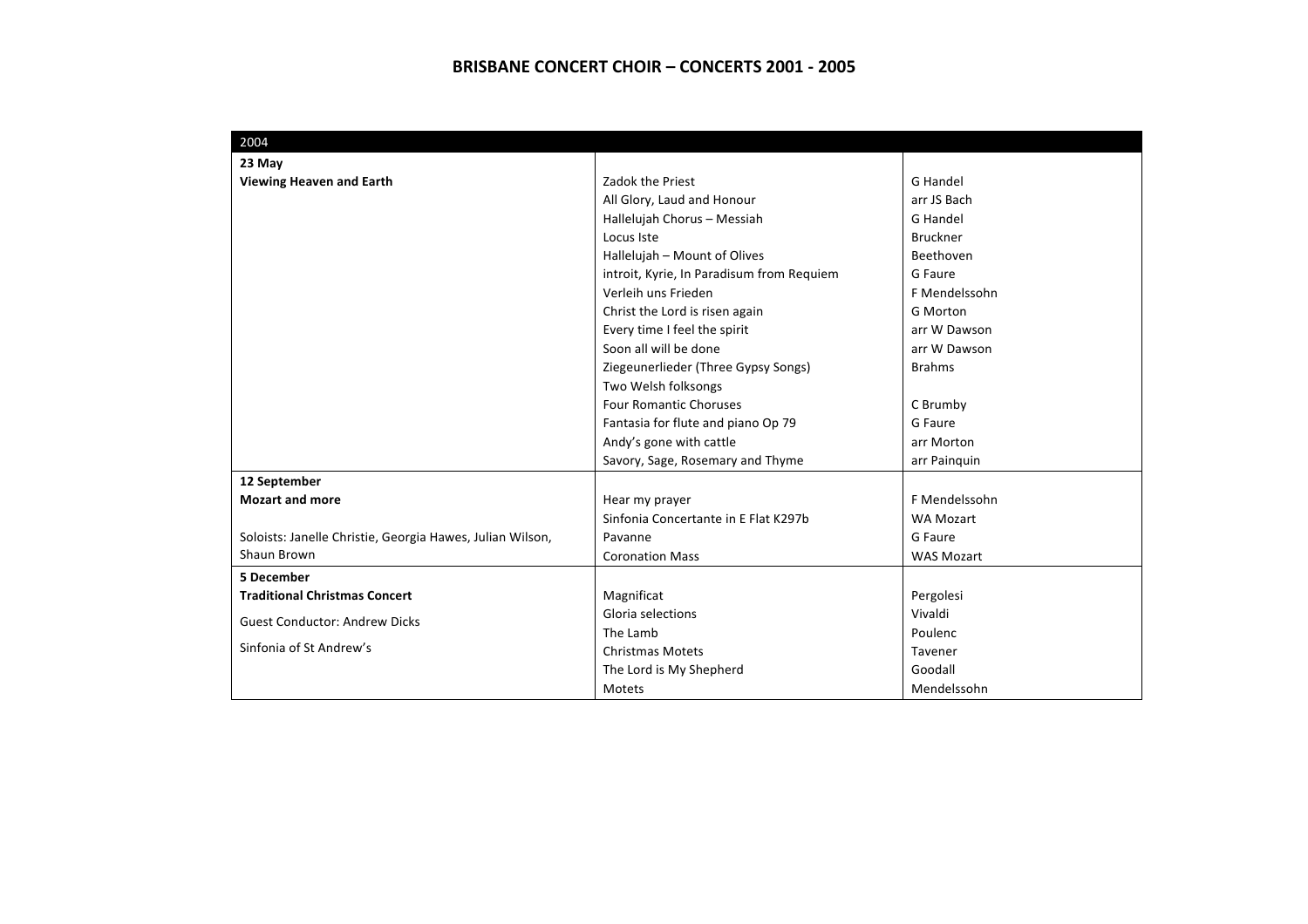| 2003                                           |                                                     |                               |
|------------------------------------------------|-----------------------------------------------------|-------------------------------|
| 13 April<br><b>Magnificat</b>                  | Magnificat                                          | F Mendelssohn                 |
|                                                | Missa Solennelle                                    | C Gounod                      |
| <b>Conductor: Graeme Morton</b>                |                                                     |                               |
|                                                |                                                     |                               |
| 8 June                                         |                                                     | <b>B</b> Britten              |
| The Company of Heaven                          | Simple Symphony<br>Capriol Suite                    | P Warlock                     |
| <b>Conductor: Graeme Morton</b>                | Psalms 86 and 148                                   | <b>G</b> Holst                |
| Sinfonia of St Andrew's - Conductor: Chen Yang | The Company of Heaven                               | <b>B</b> Britten              |
| 12 October                                     |                                                     |                               |
| <b>The Romantic Mass</b>                       | <b>Cantus Mass</b>                                  | J Rheinberger                 |
| <b>Conductor: Graeme Morton</b>                | <b>Petite Mass</b>                                  | G Rossini                     |
|                                                |                                                     |                               |
|                                                |                                                     |                               |
| <b>30 November</b>                             | Carillon                                            |                               |
| <b>A Classic Christmas</b>                     | Cantata 140                                         | <b>Bizet</b><br>JS Bach       |
| <b>Conductor: Graeme Morton</b>                | Christmas Oratorio - Prepare Thyself Zion; How      | JS Bach                       |
|                                                | can I meet you?                                     |                               |
|                                                | <b>Personent Hodie</b>                              | <b>G Holst arr C Andrews</b>  |
|                                                | Lullay Myn Liking                                   |                               |
|                                                | Magnificat - I, II, VI, VII, VIII                   | Vivaldi                       |
|                                                | Requiem - Sanctus                                   | G Faure                       |
|                                                | O come, all ye Faithful                             |                               |
|                                                | Missa Solenelle - Sanctus                           | C Gounod                      |
|                                                | Fantasia on Christmas Carols                        | R Vaughan-Williams            |
|                                                | Messiah: For unto us a child is born; He shall feed | Handel                        |
|                                                | his flock; For thou that tellest good tidings       |                               |
|                                                | O Holy Night                                        | A Adam arr J Rutter           |
|                                                | Climb to the top of the highest mountain            | C Jennings                    |
|                                                | All hail the power of Jesus' name                   | W Shrubsole arr R Vaughan-Wms |
|                                                | Stay with us                                        | E Hovland                     |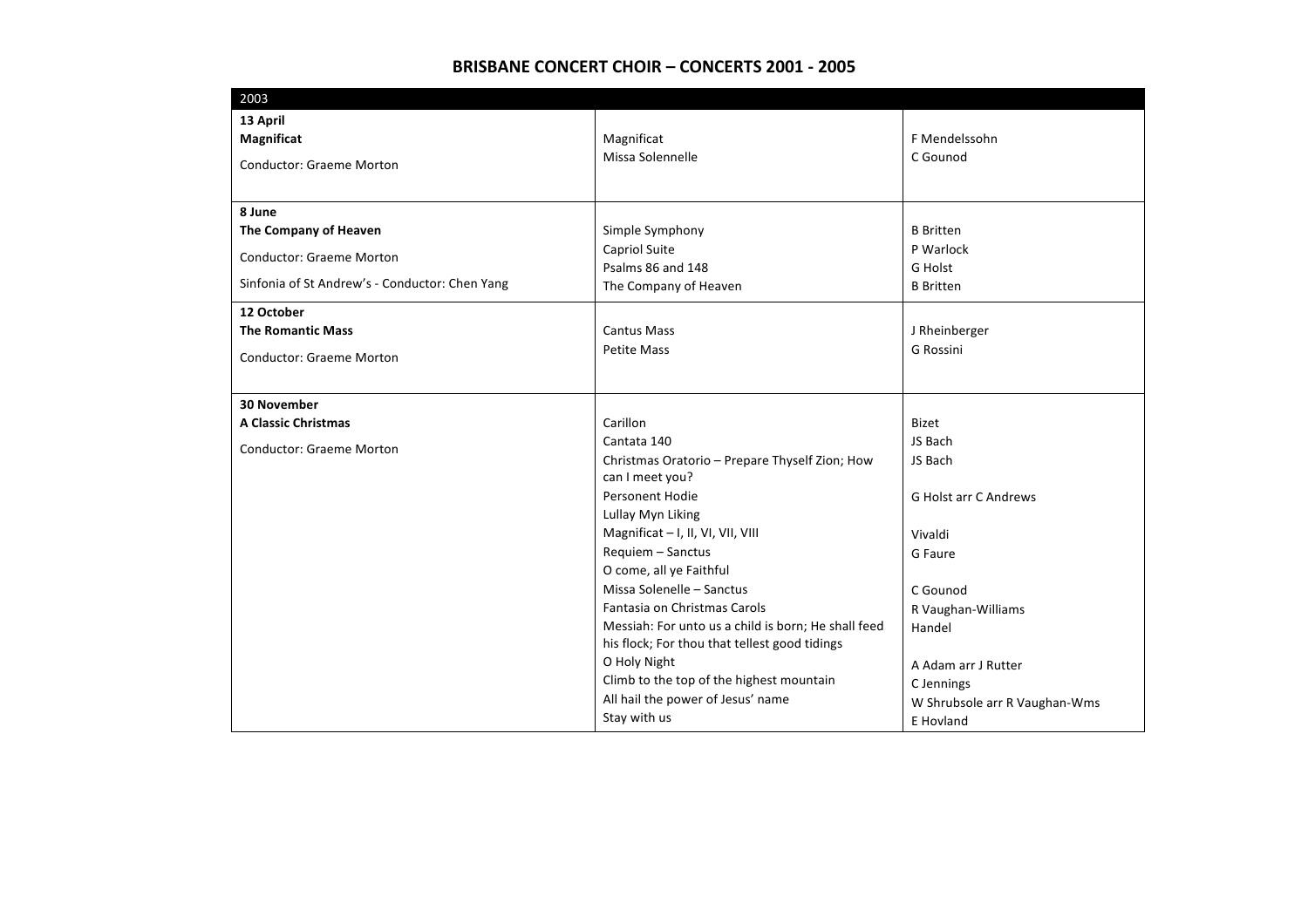| 2002                                                       |                                                   |                                  |
|------------------------------------------------------------|---------------------------------------------------|----------------------------------|
| 16 June                                                    |                                                   |                                  |
| Journey                                                    | A la nanita nana                                  | Spanish carol arr R Folstrom     |
| Journey - Queensland Tour                                  | All the things you are                            | J Kern arr W Stickles            |
|                                                            | Alleluia (from Songs of Faith)                    | P Basler                         |
| Conductor: Chris Kiver                                     | Alleluia                                          | R Manuel                         |
|                                                            | Come to me my love                                | N Dello Joio                     |
| Soloists: Melynda Knight, Barbara Tate, Tim Smeatham       | Credo                                             | R Nance                          |
|                                                            | Gloria from (Missa Kenya)                         | P Basler                         |
|                                                            | Kpanlongo                                         | W African folk song arr D Benmel |
|                                                            | Kyrie Eleison                                     | F Mendelssohn                    |
|                                                            | Oculi Omnium                                      | C Wood                           |
|                                                            | Pie Jesu (from Requiem)                           | A Lloyd Webber                   |
|                                                            | Shenandoah                                        | Trad arr J Erb                   |
|                                                            | Sure on this shining night                        | Z R Stroope                      |
|                                                            | <b>Tender Love</b>                                | Cajun folk song arr N Luboff     |
|                                                            | The journey home                                  | <b>RH Young</b>                  |
|                                                            | The Lord is my shepherd                           | H Goodall                        |
|                                                            | Three part songs - Diaphenia; The Haven; Shall we | <b>CV Stanford</b>               |
|                                                            | go dance?                                         |                                  |
| 8 September                                                |                                                   |                                  |
| <b>Laudate Dominum</b>                                     | Ceremonial Fanfare                                | A Copland                        |
|                                                            | <b>Mutations from Bach</b>                        | S Barber                         |
| <b>Conductor: Graeme Morton</b>                            | Weep no more                                      | D Bruebeck                       |
| University of Qld Brass Ensemble: Phil Ryan                | Variations on an Advent Hymn                      | F Tull                           |
| Sinfonia of St Andrew's                                    | Laudate Dominum                                   | <b>WA Mozart</b>                 |
|                                                            | Ave Verum                                         | <b>WA Mozart</b>                 |
|                                                            | Regina Coeli                                      | <b>WA Mozart</b>                 |
|                                                            | <b>Mariazeller Mass</b>                           | Haydn                            |
| 24 November                                                |                                                   |                                  |
| <b>This Christmas Night</b>                                | O come, all ye Faithful                           | D Pinkham                        |
|                                                            | Christmas Cantata                                 | P Hadley                         |
| <b>Conductor: Graeme Morton</b>                            | I sing of a maiden                                | Trad french tune arr D Willcocks |
|                                                            | Ding dong, merrily on high                        | <b>G</b> Morton                  |
| With:                                                      | A spotless rose                                   | <b>G</b> Morton                  |
| West Moreton Anglican College: Nicole Palmada              | Ring glad bells                                   | Melody from Piae Cantiones arr D |
|                                                            | Of the Father's heart begotten                    | Willcocks                        |
| Brisbane Young voices at St Andrew's: Barbara Tate and Tim | Rock the Little Baby                              | <b>SK Albrecht</b>               |
| Smeatham                                                   | A Choral Benediction                              | D Besig                          |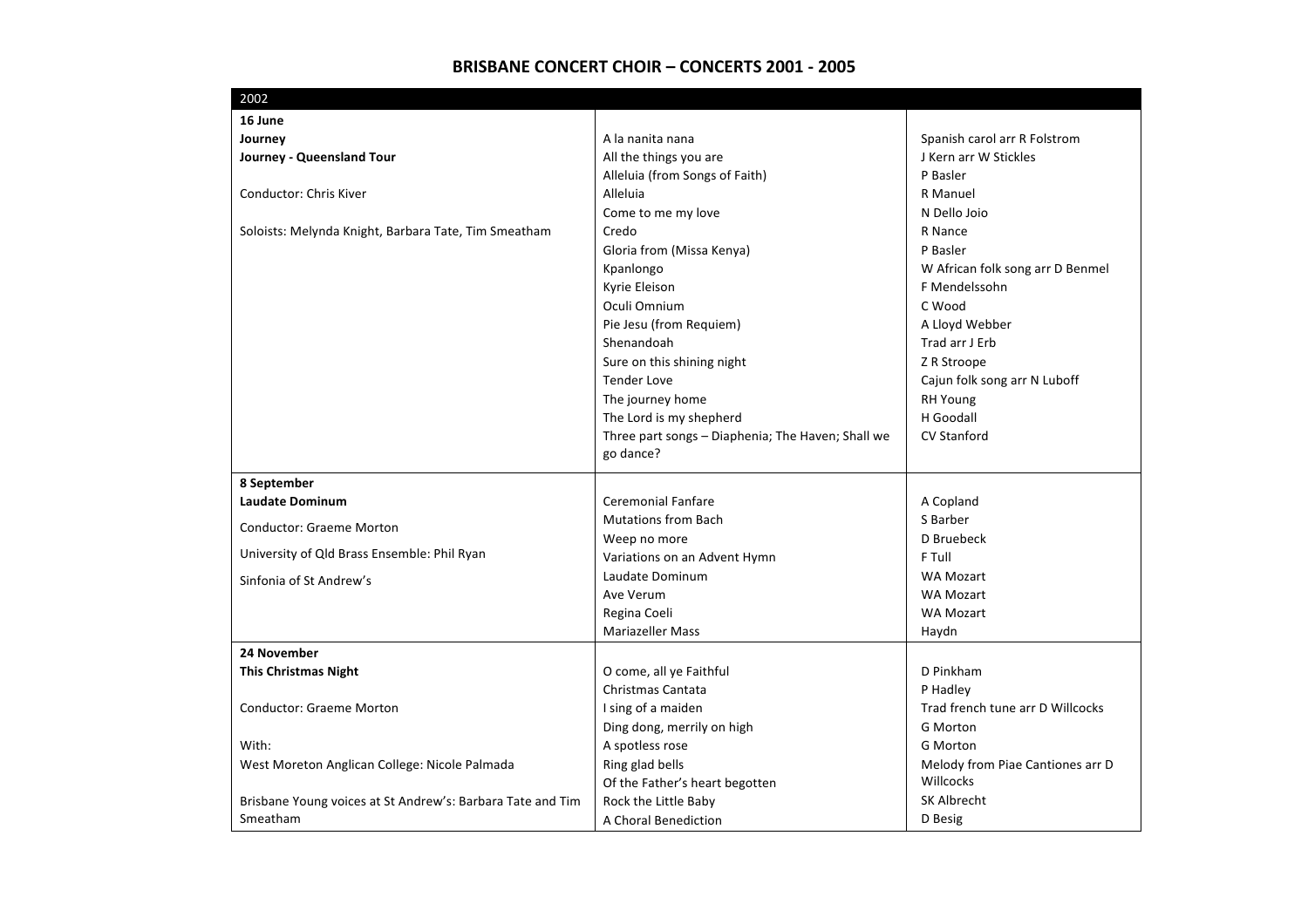|           | Puddy                                                                                                                                                                                                                                                                                                                     |
|-----------|---------------------------------------------------------------------------------------------------------------------------------------------------------------------------------------------------------------------------------------------------------------------------------------------------------------------------|
|           | C Jennings                                                                                                                                                                                                                                                                                                                |
| The Birds | Dalley                                                                                                                                                                                                                                                                                                                    |
|           | <b>B</b> Chilcott                                                                                                                                                                                                                                                                                                         |
|           | M Luther                                                                                                                                                                                                                                                                                                                  |
|           | K Leuner arr C MacPherson                                                                                                                                                                                                                                                                                                 |
|           |                                                                                                                                                                                                                                                                                                                           |
|           | W Kilpatrick arr M Wilberg                                                                                                                                                                                                                                                                                                |
|           |                                                                                                                                                                                                                                                                                                                           |
|           | M Praetorius                                                                                                                                                                                                                                                                                                              |
|           | Trad French melody arr D Willcocks                                                                                                                                                                                                                                                                                        |
|           | F Gruber arr N Dello Joio                                                                                                                                                                                                                                                                                                 |
|           | arr J Rutter                                                                                                                                                                                                                                                                                                              |
|           | arr R Ames                                                                                                                                                                                                                                                                                                                |
|           | F Mendelssohn                                                                                                                                                                                                                                                                                                             |
|           | Listen to the little lambs<br>Climb to the top of the highest mountain<br>From Heav'n Above<br>The Shepherd's cradle song<br>Christmas with Jane<br>Away in a manger<br>Christmas medley<br>In dulci jubilo<br>O come, O come Emmanuel<br>Silent Night<br><b>Twelve Days of Christmas</b><br>Hark! The Herald Angels sing |

| 2001                          |                                                                                         |                                   |
|-------------------------------|-----------------------------------------------------------------------------------------|-----------------------------------|
| 3 June                        |                                                                                         |                                   |
| <b>Music of the Spheres</b>   | <b>Exsultate Deo</b>                                                                    | GP da Palestrina                  |
|                               | Psalm 43 Richte mich Gott - Op 78 No 2                                                  | F Mendelssohn                     |
| <b>Conductor: Chris Kiver</b> | Credo                                                                                   | R Nance                           |
|                               | Geistliches Lied Op 30                                                                  | J Brahms                          |
|                               | Kepler's Dream                                                                          | <b>B</b> Stewart                  |
|                               | The Listening Land                                                                      | M Orlovich                        |
|                               | My Lord, what a morning                                                                 | arr J Wild                        |
|                               | Alleluia (from Songs of Faith)                                                          | P Basler                          |
| 9 September                   |                                                                                         |                                   |
| Elijah – Handel               | Sinfonia of St Andrew's - Concertmaster: Chen Yang                                      |                                   |
| <b>Conductor: Chris Kiver</b> | Soloists: Roger McCann, Adele Nisbet, Margaret Russell, Geoffery Ashenden. Timothy Amos |                                   |
| 2 December                    |                                                                                         |                                   |
| A Christmas Fantasy           | <b>Extracts from the Nutcracker Suite</b>                                               | PI Tchaikovsky                    |
|                               | O come all ye faithful                                                                  | Unknown arr D Willcocks           |
|                               | Nowell nouvelet                                                                         | Trad French carol arr j Rutter    |
|                               | A la nanita nana                                                                        | Trad Spanish carol arr R Folstrum |
|                               | Away in a manger                                                                        | W Kirkpatrick arr M Wilberg       |
|                               | Three Australian Christmas Carols (Three Drovers;                                       | WG James                          |
|                               | Silver Stars; Christmas Day)                                                            |                                   |
|                               | Hark! The Herald Angels sing                                                            | F Mendelssohn arr D Willcocks     |